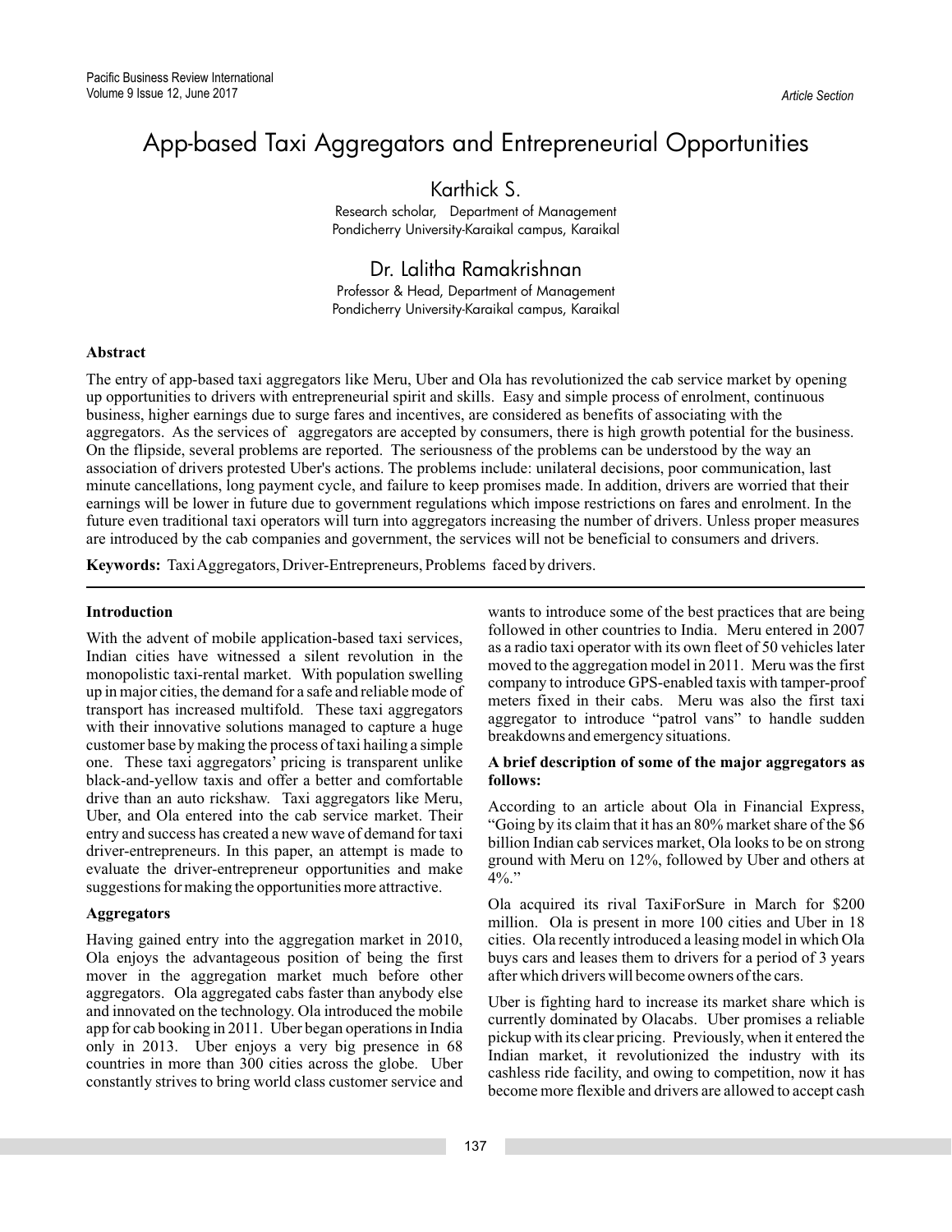from passengers. Recently, carpool services have been introduced in New Delhi.

Meru has its presence in 23 cities in India. Recently, Meru launched CarPool services, a ride sharing feature. It has partnered with Paytm to offer cashless rides. According to Amit Lakhotia, vice-president, Paytm, said, "This would help consumers reduce travel costs significantly as well as reduce the stress involved in travel."

# **Benefits**

Clearly, these aggregators have made the taxi hailing process an easy one. Certainly, this begs the question whether the development of this model has benefitted all the stakeholders involved in this model equally. This can be summarized as follows:

# **Drivers**

The business model of aggregators spurred a new wave of micro entrepreneurship not seen before. The arrival of Uber, Ola and other app-based cab services in Indian cities opened up new opportunities for people with entrepreneurial spirit. Working for these companies afforded the drivers flexible employment where a driver is more of a contractor than an employee, although Meru still has a hybrid model, in which 70% of its cars are aggregated and the rest are owned by Meru and given under a subscription model to drivers. The driver becomes owner of the car after four years. The benefits to drivers are:

- Drivers can be part of a modern fleet that places the highest premium on vehicle uptime and vehicle quality. Adriver can be a contractor or subscriber.
- Steady businesses assured by connecting to the customers .There is less idle time and more productivity and income.
- Quality of life is improved as they earn a respectable livelihood. Freelancers can potentially make more money than those associated with the company to drive cars.
- It saves the hassle of bargaining with the customers and entire process from pickup to drop is transparent.
- Flexible working hours. Follows ride more, earn more philosophy with attractive incentive schemes. Drivers can fix their own income target.

# **Customers**

Taxi aggregator services have exploded in popularity among urban, smartphone-wielding commuters. Gone are those days where a customer walks to a taxi stand, bargains with the driver who does not share the enthusiasm of starting the meter. The black-and-yellow taxi has become an unpopular mode of transport due to problems like unfair fares, lack of courtesy and uncertain security. App-based taxis have resolved to a large extent these problems. Customers have the following benefits.

- Anyone with a smartphone could easily book a cab at any time and from anywhere using their applications in a few steps without undermining the reliability.
- Pricing is pretty transparent. There is no bargaining. The rates are as low as Rs.7 or Rs.8 per kilometer. Customer pays a fair fare and gets a printed receipt for each transaction.
- Passengers enjoy good services since the drivers are given proper training before induction. Passengers get comfortable, air-conditioned cab services. Customer's preference for the type of vehicle. Feedback system ensures that the drivers'proper behaviour.
- Barring a few cases of sexual assault by Uber drivers since December 2014, they are pretty safe. Drivers are enrolled only when they have license, registration, and insurance.

# **Environment**

The cab services are entrepreneur friendly. The cab uses environment-friendly fuel.

# **Entrepreneurial Opportunites**

Taxi aggregators just act as a liaison between the customer and a driver while the taxis are owned by the drivers. Recently, Ola has started leasing vehicles with a tenure of three years with minimal documentation procedures; the driver will get a vehicle and he is obligated to stick with Ola for a period of three years or until he completes the vehicle loan. This arrangement, aggregators claim, certainly helps the driver, financial institutions, and car dealers. Many people, who are in regular employment, are willing to take a plunge either quitting their conventional jobs or by taking up part-time driving. Here is a case explained below:

# **Box-1 Decision to become driver of an aggregator**

"I saw young kids making three times more money than I do by working fewer hours as Uber drivers. I decided to try it for a while and did it after work for a few hours with my own car. I ended up making at least Rs10, 000 every week." Two months later, he decided to let go of his retail job. He had only one regret: "I just miss wearing ties to work every day, though."

Govind Prasad completed his Bachelors in Arts from the Jaipur University in 1997.Failed to get a job; he learnt driving and moved to Delhi. He got job as a cab driver with a private firm and worked for 15 years. In 2014, Prasad decided to be self-employed and bought an auto-rickshaw from his savings. However, difficulty in getting passengers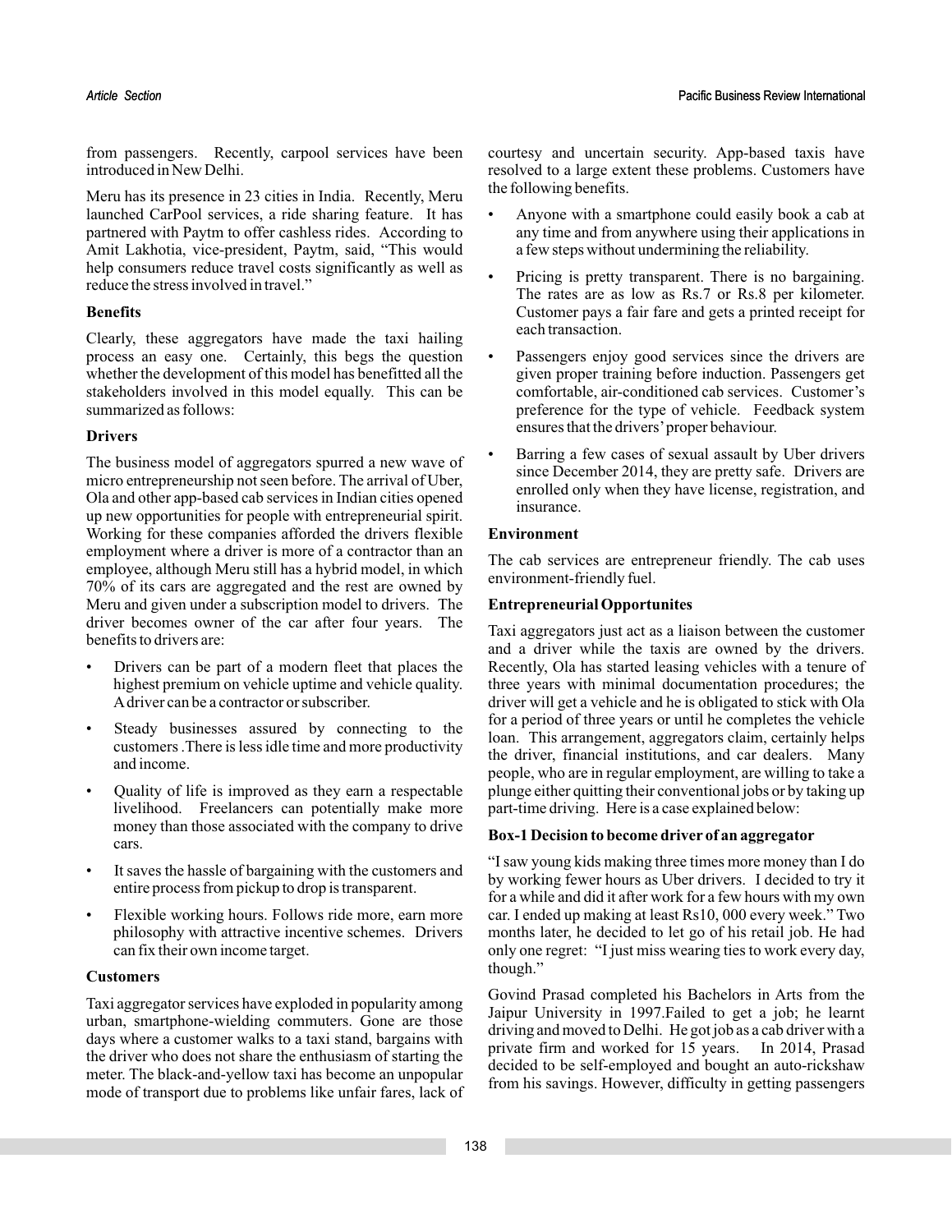and high operational costs made him to look around for opportunities. He partnered with Ola Cabs. Ola gave him Rs. 5,000 per month just as an incentive to partner with them. They provided him with a GPS enabled mobile phone to know passenger's location. The passenger pays him Rs. 10 extra from the meter-calculated fare. In addition to that Ola also pays him Rs. 30 extra for every ride. Ola deposits all his receipts in his bank account and he withdraws money from ATM machines.

Source: How taxi-sharing apps have transformed the lives of ... - Quartz

qz.com/.../how-taxi-sharing-apps-have-transformed-thelives-of-thousands...Oct 9, 2015 and How app based auto services are changing the lives of ...www.ibnlive.com/.../ how-app-based-taxi-services-are-changing-the-lives...Jul 25, 2015.

According to TaxiForSure CEO Arvind Singhal said many educated people are approaching them to become cab drivers. An engineer contracted with them as a driver, because he loved the entrepreneurial mindset associated with the profession as compared to some IT job. Even the wives of some drivers have joined in the business.

# **Entrepreneur Driver –operationalAspects**

How can one become a driver become entrepreneur and improve his earnings?

# **Enrolment**

Becoming a driver for an aggregator is very simple. All one needs is a car with vehicle registration, a commercial driver's license and insurance. In case of Meru, drivers, not owning a car, may get car by paying a daily rent of Rs. 1,200 to Meru. Aggregators have similar conditions for enrolment. For instance, the conditions for engaging a chauffeur by Meru include address verification, complete medical checkup, testing of driving skills, ability to manage the onboard technology on their vehicles, familiarity with the city and all the mandatory licensing criteria. Once a potential chauffeur meets these requirements, he is put through an intensive 5-day training program where he is imparted knowledge on customer service, hygiene, safe driving habits and handling an emergency. According to Meru, the critical difference between an ordinary taxi service and a Meru Cabs service lies in the investment they make into training chauffeurs.

# **Idle time**

Drivers spend less time sitting idle due to two reasons: (i) Using technology, the aggregators match sparse capacity with demand. (ii) Drivers are free to respond to the aggregator depending on their convenience and opportunity to earn more.

# **Payments**

The remuneration paid to these drivers by the online players is fairly straightforward. In the case of Uber, for every trip made, the driver receives 80% of the fare, which is credited to the bank account. There is also a bonus payment of Rs. 150 per trip for rides made during peak hours and Rs. 50 during non-peak hours. Ola even provides a bonus to drivers if they do six trips a day. TaxiForSure charges the driver only 8-12% of the ride fee, in a bid to attract more drivers. Meru says it doesn't have to offer incentives to drivers in the way Ola and Uber do. According to Meru, a driver earns about Rs. 2,500 of consumer revenue every day, which is significantly higher than the revenue given by other competitors.

# **Incomes**

Drivers with Uber and Ola often end up with hefty monthly incomes of Rs.50, 000 to Rs.1 lakh. In some cases, drivers are making as much as Rs. 1.2 lakh a month, in part due to the incentives such as peak-time bonus that these companies provide their drivers just to keep them on the road. Surge pricing, which kicks in during periods of high demand or late nights, often inflates the price of a ride by a multiple of two or three times the regular fare. Before the advent of these taxi-hailing services a driver was making somewhere around Rs 15,000-20,000 a month.

# **Box -2 presents the experience of a driver.**

#### **Box-2 How much a driver earns?**

A cab driver had a cooler filled with drinks, snacks and mouth fresheners available at MRP, and drives an SUV. He explained that he earns an extra Rs. 200 for every taxi fare, as gratuity for being a driver. He works close to 10-12 hours every day, and earns anything above Rs. 50,000 a week. He observed:

"I am very content for the services and remuneration. I spend around Rs 40,000-50,000 on fuel a month, and maintenance is about Rs10, 000-15,000. So I am making Rs 1.2 lakhs a month nowadays."

Source: Why is Uber so incredibly successful comparing to the other startups. Retrieved from https://www.quora.com/ Why-is-Uber-so-incredibly-successful-comparing-to-theother-startups

# **Productivity**

Self-employed drivers in Uber and Ola have much higher productivity than the black-and-yellow taxis because of high capacity utilization and low idle time.

#### **Problems Faced By Drivers**

While this aggregator model offers exciting opportunities, this model is also not free from flaws and there is a lot of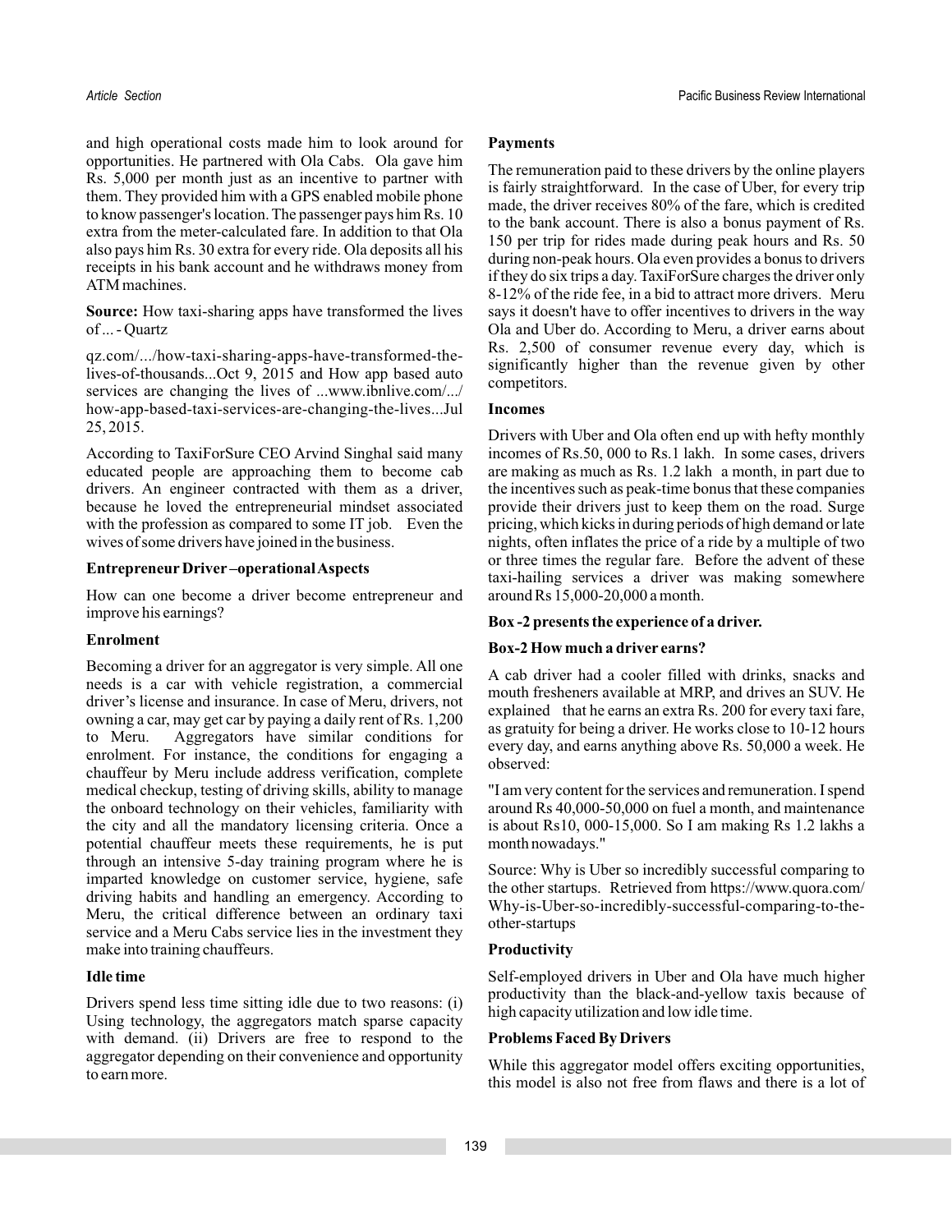scope of improvement. It is raising hard questions about workplace protection. Box 3 and Box 4 present the protest by association of drivers.

# **Box-3: Protest by drivers**

A delegation of drivers working with Uber called on Home and Labour Minister seeking Telangana Government's intervention to make Uber management fulfill their promise made to over 15,000 drivers. Their complaint can be summarised as follows:

Uber paid Rs. 5,000 as joining incentive and another Rs. 5,000 for each reference made to induct a driver. The company promised business of at least Rs. 70,000 per month. Lured by the attractive offer, many quit their regular jobs and purchased a new taxi by borrowing huge loans on high interests and or selling their house or wife's jewelry. Due to the sudden pull-out, the regular operators faced shortage of over 15,000 drivers and some of them closed their businesses. Having achieved its goal of sabotaging the organized tour operators, Uber reduced the incentives and other payments to drivers and also started collecting 20% commission. They also started deducting amounts if any customer cancels his booking. If a customer complains that the driver was late or any other such issue, driver's incentives are stopped for one week. The driver, most of them are illiterates are asked to send an email to give their version, which they are mostly unable to do so.

Source: Sreenivas Janyala, Hyderabad: Uber drivers complain that company reneged on its promises, Indian express, September 4, 2015.

Uber drivers in Kerala go offline against fee **Box-4:** changes

"The company has been frequently shifting the incentive structure to the disadvantage of the drivers. Frequent errors in the mobile-based service also lead to loss for the drivers. We have requested them to have a stable incentive structure and take the drivers into confidence before making changes," TRS Kumar of the union told FE. The union has also requested for an agreement on incentives between the company and drivers.

http://www.financialexpress.com/article **Source:** /companies/uber-drivers-in-kerala-go-offline-against-feechanges/177696/

While this is a problem unique to Uber, it is not the only one to earn the ire of drivers. Olacabs has also faced complaints from the drivers with regard to constant changing of rate structure, incentive schemes, and long working hours. Some of the problems are briefly described here.

# **Controls sans freedom**

If a driver is an employee, he will be eligible for benefits like company insurance, holidays, and other perks, which is missing in this model. Despite being a freelancer, routes are monitored and the fare he charges is fixed and regulated by the company. That makes him less of a freelancer. Many a time, drivers do not have the liberty to cancel the trip even for valid reasons.

# **One-sided Contract**

Drivers – entrepreneurs were made to sign a contract, written in English, which is not understandable to many. Further, a copy of the signed contract was not given to any of the drivers. This raises lot of questions about the clauses included in the contract.

# **Unilateral decisions and low earnings**

The aggregators take decisions that suit the company and customers and not the drivers in most of the cases. Here is a case of unilateral decision of Ola cabs. Information obtained by interviewing 10 Olacabs drivers.

Ola initially fixed the rate per kilometer at 16 per kilometer and promised drivers that they would charge Rs. 1000 only as commission. Also drivers were promised Rs. 2500 per 10 trips as minimum guaranteed amount. The promise attracted many private car drivers to attach themselves with Ola and people from other sectors were also equally attracted and many bought a car through finance schemes. However, after some time Ola reduced the minimum business guarantee of Rs. 2500 to Rs. 1000 per 10 trips and charged 15% of drivers' earnings as commission. Ola notified this to everyone through SMS and a circular, pasted on the notice board in the Ola premises. The drivers protested the unilateral decision and questioned the mode of communication. After some time, Ola took another unilateral decision of reducing the per kilometer rate to fend off competition from Uber and Meru. Ola announced a breakup of Rs. 10 to the driver and Rs. 4 as commission to Ola for every kilometer a driver clocks. Out of the 10 rupees, 5% will be deducted as service tax and 1% for TDS. This brings down the driver's earnings to Rs. 8.50 per kilometer.

# **Poor communication**

The communication between drivers and companies is limited and ineffective. Many drivers are yet to catch up on the technological innovation that the aggregator companies follow. Gagan Bhatia, a general manager at the Uber office in Delhi observes that the need for communication is limited as the drivers are entrepreneurs who run their own businesses with no reporting structure to Uber. To resolve driver issues, Uber has fixed office (customer service) hours every weekday, and every alternate weekend.

Drivers are finding it difficult to air grievances and seek redressal from the companies. Drivers are required to be technology savvy but many are not. Most drivers are not that educated, and even if they were, not fluent in English. Sometimes companies claim they have sent SMS and put up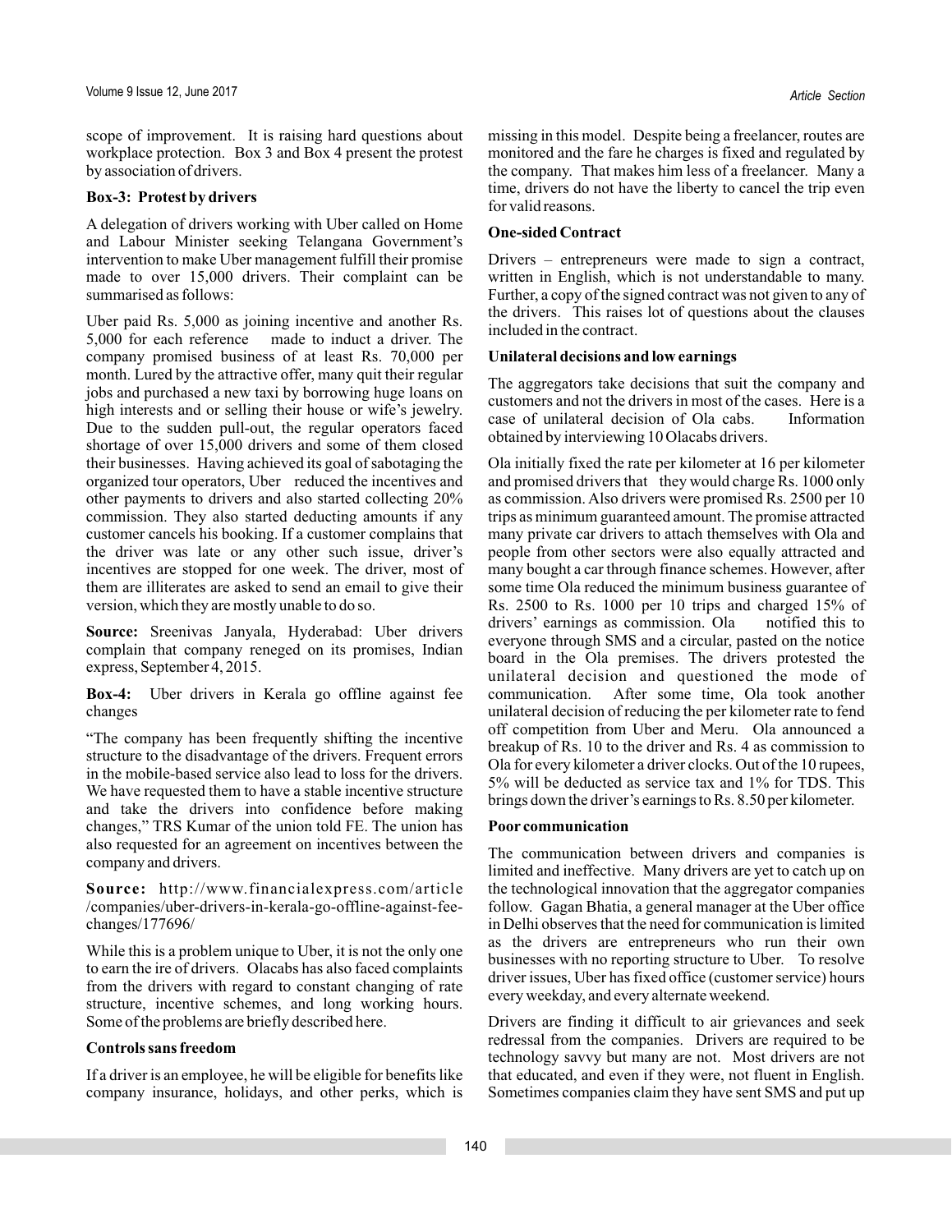circulars on notice board in company premises. How does a circular displayed on the notice board in the premises of a company can be reached by the drivers? The drivers are not employees to be expected to check notice board on a daily basis.

#### **Promises not kept**

The incentive schemes announced by the cab companies pose a lot of constraints and majority of the drivers do not see the kind of money they promise. Many a time companies changed their fee and incentive structures.

# **Last minute cancellations**

Last minute cancellations hurt the drivers badly. To solve this Ola Cabs has come out with a policy to allot a booking to a driver only within 25 minutes of driving time.

# **Long payment cycle**

There are problems in regard to payments to drivers. Several drivers complained that Uber's seven-day payment cycle is being delayed to over two weeks since cash is not the mode of payment. Drivers have to rely on the long credit cycles of Uber, to manage their livelihood. They have to buy fuel, pay toll, parking and municipal taxes daily to keep the cabs plying. In India drivers love cash and they inherently need to talk on the phone. Without these two basic functions companies cannot scale in the Indian market.

# **Tarnished image**

The criminal acts of some drivers have tarnished the image of the companies and drivers. Government's stand with regard to regulations for these aggregator companies is still unclear.

#### **Regulations reduce freedom and earnings**

The government has taken initiatives to recognize Appbased aggregators as taxi operators and not just technology companies... Taxi aggregators need to take license under Section 93 of the Indian Motor Vehicle Act, which states that without an operator license, 'no person shall engage himself—as an agent or a canvasser, in the sale of tickets for travel by public service vehicles or in otherwise soliciting customers for such vehicles.' Earlier this year, the Central government issued guidelines authorising various States to draft their own laws for regulating taxi services.

### **What happens if regulations are imposed?**

- The companies have to comply with the norms on drivers' background verification, panic button, CNG cabs, GPS tracking system, government-declared fares, and public service badge for the drivers etc. to get the license.
- The aggregator's logo is mandatory on the cabs
- Police may monitor their fleet-on-the-ground

constantly. The drivers of aggregators should have police clearance; the service provider should have their proof of address, and provide them with identity cards.

They cannot continue with peak-hour charges or surge pricing.

# **Future Outlook**

It is reported that India's traditional taxi operators have developed a more favourable view of the aggregator model. Companies like Mega cabs and Easy cabs are now looking at a hybrid model, under which they will continue to operate their existing fleets, which are owned by them, but rely on the aggregator model for further expansion. In view of this, there is an immediate need for the government and aggregators business to introduce proper measures to make the business model effective. The services should be hassle free for consumers and problem-free for the drivers.

#### **References**

- Meru Cabs launches CarPool service in India, (September 1, 2015), www.livemint.com > Companies > Management.
- App-based Taxi Service Uber Launches Carpool Service in India, (September 21, 2015), retrieved from All India | Press Trust of India.
- Ola Cabs Wikipedia, the free encyclopedia, https://en.wikipedia.org/wiki/Ola\_Cabs
- Meru Cabs launches CarPool service in India, (September 1, 2015) www.livemint.com > Companies > Management.
- http://www.financialexpress.com/article/industry/compani es/meru-launches-carpool-service/129120/
- What is the average annual salary of an Uber/Meru/ Olacab-driver-in-India?
- https://www.quora.com/What-is-the-average-annualsalary-of-an-Uber-Meru-Ola-cab-driver-in-India.
- How Uber, Ola and Meru are changing the economics of ... www.firstpost.com > Business News, Jun 29, 2015.
- Which taxi service do Indians prefer: Uber, Ola, Meru, or EasyCabs
- https://www.quora.com/Which-taxi-service-do-Indiansprefer-Uber-Ola-Meru or EasyCabs.
- Taxi Wars, How Ola and Uber are making other taxi companies ...www.businesstoday.in/magazine /cover...taxi...cabs.../222542.html,Aug 30, 2015 -
- Thimmayya and Darlington Jose Hector, Uber and Ola drivers earn up to Rs 1 lakh per month, The Financial Express, June 5, 2015.